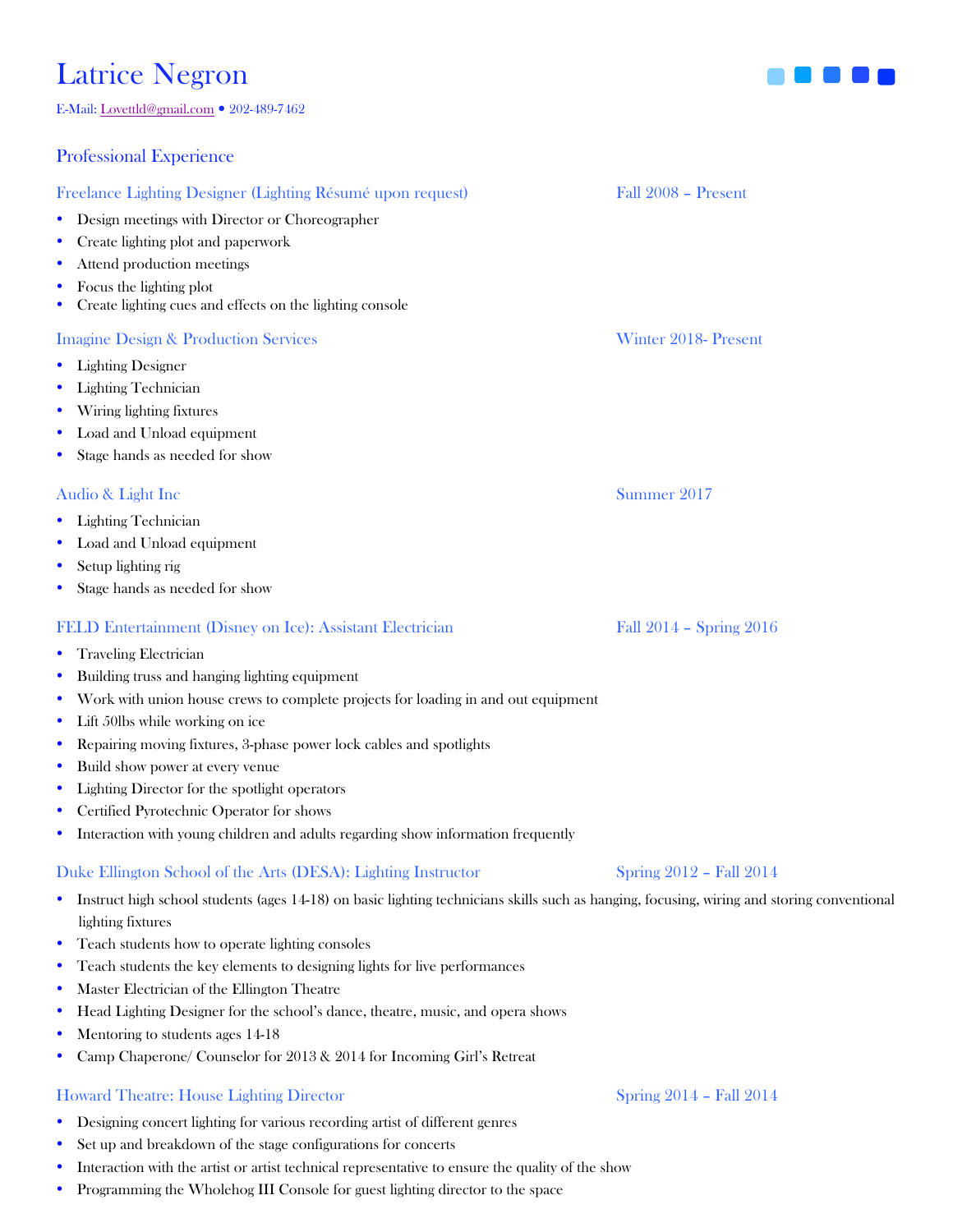## Latrice Lovett



• Responsible for focus lighting equipment for performers needs

Lorem ipsum dolorUniversity of the District Of Columbia (UDC): Stagehand/Lighting Technician Fall 2011 – Summer 2016

- Preset and strike sets for events
- Responsible for maintenance of the lighting equipment in the Theatre of the Arts; which includes rewiring fixtures, changing lamps and cleaning lighting fixtures
- Responsible for scheduling and running the hang and focusing for the theatre
- Lighting board operator for the ETC Express light board

### Jarmal Harris Project Incorporated (JHP): Technical Director/ Lighting Designer Summer 2011 & 2012

- Responsible for helping 40 to 60 youth ages 14-21 create a fashion show
- Coordinated groups divided into ushers, program designers, fashion designers, set design, backstage team and dancers
- Teaching the students basic theatrical terms and how to run and produce your on show from ideas and concepts to reality
- The student fashion show prepared students for JHP's main fashion at the end of the summer where students were equipped to run the show as professionals
- Designed the lighting for JHP main fashion show

### Stagehand/Lighting Technician: Mason/Rhynes Production Fall 2006 – Summer 2011

- Preset and strike sets for events
- Responsible for creating lighting plots for dance festivals
- Traveling with company as lighting designer
- Work with dance groups within 15- minute increments to design piece for shows
- Assistant stage manager for dance concerts and performances

### Education

University of Missouri Kansas City Aug 2008 – May 2011

Masters of Fine Arts: Design & Technology (Concentration: Lighting Design)

### North Carolina Central University Aug 2004 – May 2008

Bachelor of the Arts: Technical Theatre (Concentration: Lighting)

### Skills

Read lighting plots . Basic Autocad and Vectorworks skills . Hanging conventional lights/moving lights . Focusing conventional lights . Wiring conventional lights . Basic operation, addressing per mode, and dmx connection of moving lights . Knoweledgeable with fixing minor issues with Clay Paky Alpha 1200 Spots and Alpha 575 Wash fixtures . Operating ETC lighting consoles: Express, Expression I, II, III, Obsession, Ion, Eos, passable knowledge in Congo . Basic operation of the Wholehog III console . Programming videos, and pictures in Q-lab

### References

### Curtis Hodge

DESA Technical Design & Production Department Chair 848-391-8891/ Curtishodge@gmail.com

Bryan Woiwod Feld Entertainment Stage Manager 941-704-4081/ Bwoiwod@feldinc.com

2